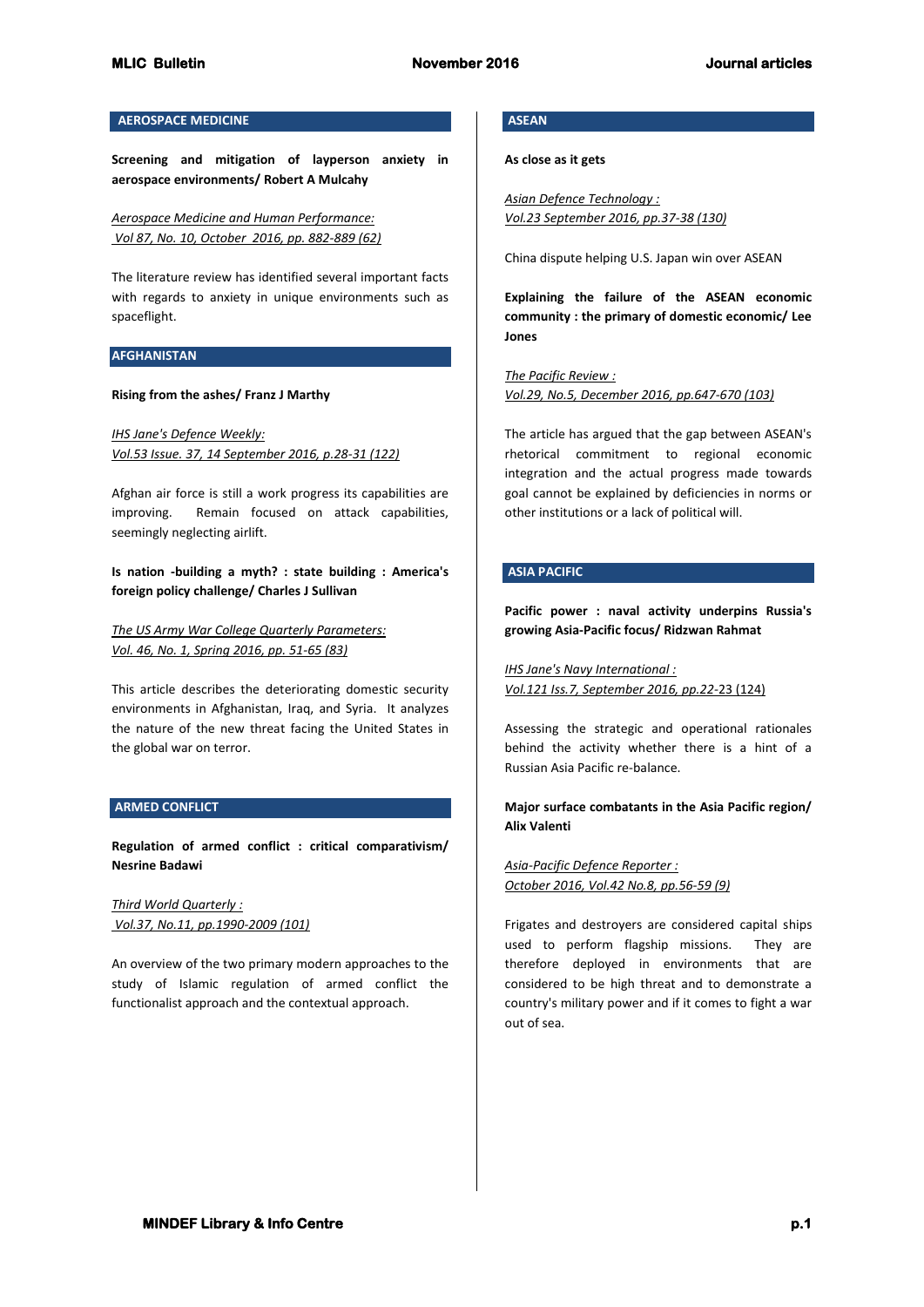## **ASIA PACIFIC**

**Unmanned future : countries in the region are rapidly growing their UAV capability/ Atul Chandra**

*Asian Defence Technology : Vol.23 September 2016, pp.10-11 (130)*

Asian militaries continue to procure UAV assets in growing numbers, to increase their surveillance capability to cater for internal and external security threats.

### **Regional news : Asia pacific report**

*Helicopter International : Vol. 40, No. 2, September-October 2016, p.48 (28)*

Asia pacific report highlights the Southern Vietnam helicopter, Sazna aviation in Malaysia and coax helicopters in Australia.

**Maritime might : new acquisitions are driving maritime capability/ Atul Chandra**

## *Asian Defence Technology : Vol.23 October 2016, pp.10-13 (130)*

Countries in the Asia Pacific region have continued to invest in improving their maritime surveillance and strike capability.

### **Making waves/ Atul Chandra**

Asian Defence Technology : Vol.23 October 2016, pp.24-27 (130)

Navies in the Asia Pacific region have shown a strong resolve to develop a home grown warship and patrol vessel building capability.

**The rebalance and Asia Pacific security : building a principled security network/ Ash Carter**

*Foreign Affairs : Vol. 95, No. 6, November/December 2016, pp. 65-75 (76)*

The article highlights on the Asia Pacific is increasingly becoming the world's economic, political, and military centre of gravity. Strengthening defence relationships and developing a principled security network.

## **ASIA PACIFIC**

**Submarine schooling : Asian navies ramp up training/ Kelvin Wong**

*IHS Jane's International Defence Review: November 2016 Vol.49, pp.46-49 (120)*

The article explores some of the approaches that submarine builders and navies have adopted in the region. Currently 12 regional countries Australia, China, India, Indonesia, Japan, Malaysia, North Korea, Pakistan, Singapore, South Korea, Vietnam and Taiwan have active fleets with some of the countries in the process of expanding fleets or seeking replacement platforms, while other countries in the region are attempting to acquire submarine capabilities

# **AUSTRALIA**

**Factors associated with low unit cohesion in Australian defence force members who deployed to the Middle East (2001-2009)/ Jeeva Kanesarajah**

*Journal of Royal Army Medical Corps: Vol.162 Iss.4, August 2016, pp.366-372 (37)*

Unit cohesion is the level of commitment and support that unites military personnel in a unit. This is the first study to identify demographic military service and deployment factors associated with low unit cohesion.

**Australia's 2016 defence white paper : competitive evaluation process of defence capabilities/ Marise Payne**

*Naval Forces: Vol. XXXVIII, No. V/2016, p.8 (41)*

The white paper will deliver an improved an ADF with significantly improved capability, agility and potency.

**Tactically excellent but technically bankrupt : what can the royal navy learn from the Royal Australian navy's engineering crisis/ Voltaire**

*The Naval Review: Vol.104, No.4, November 2016, pp.438-445 (42)*

The research proposal was to examine whether there were any lessons the Royal Navy could learn from the RAN's progress in overcoming their recent engineering crisis.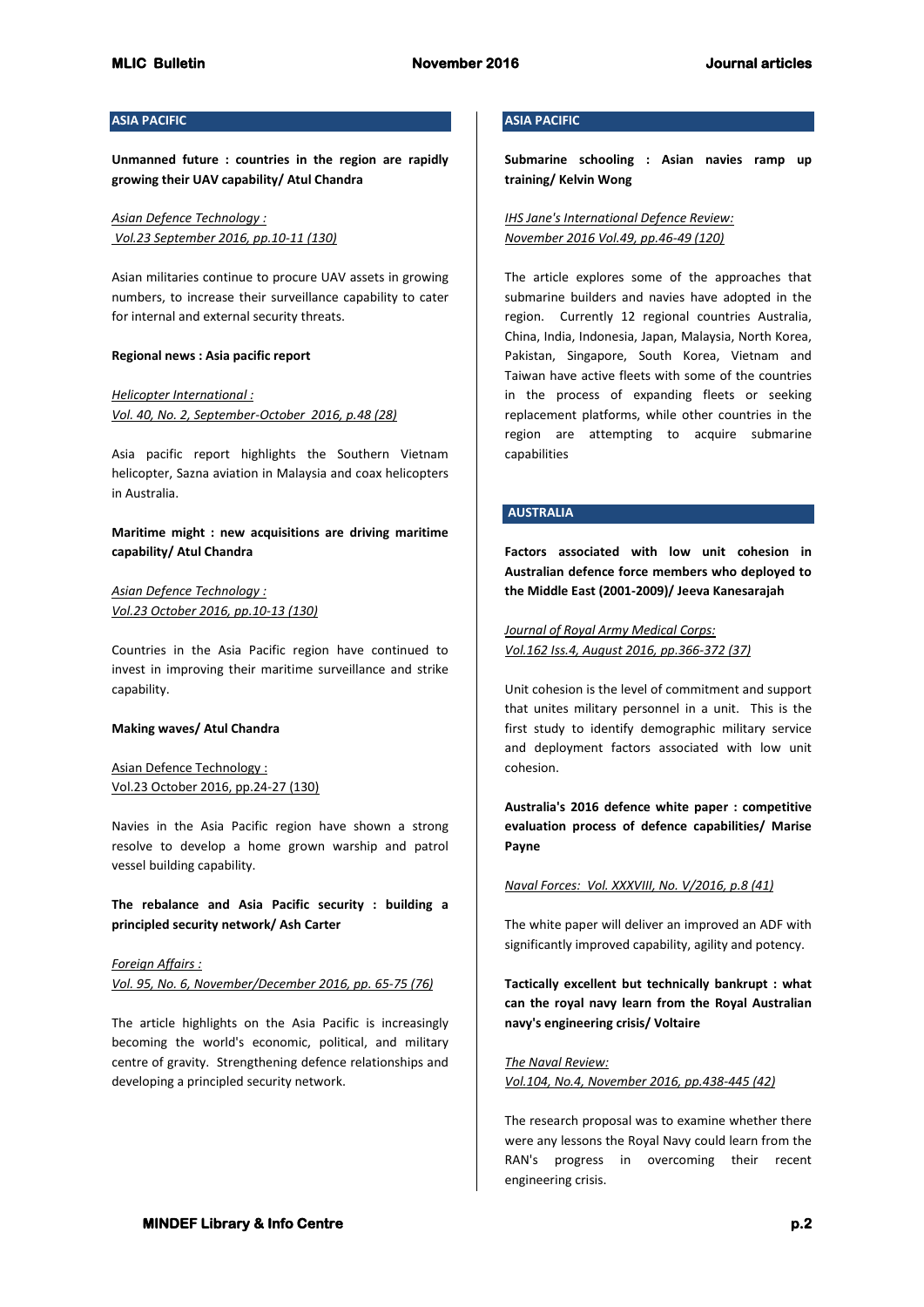### **AVIATION**

**Supporting an aviation task force attached to a brigade combat team/ William S Cunningham**

*Army Sustainment : September - October 2016, pp. 68-69 (74)*

The article highlights on training and education of challenges of aviation FSCs and CAB versus BCT logistics.

### **BORNEO**

**The limits of covert action : SAS operations during confrontation 1964-66/ Christopher Tuck**

*Small Wars & Insurgencies: Vol. 27, No. 6, December 2016, pp. 996-1018 (97)*

This article examines the performance of the SAS in a campaign of secret cross-border activities known as operation claret, conducted in Borneo against Indonesia from 1964-66 during the undeclared war known as confrontation.

### **CHINA**

**The power triangle in the Indian ocean : China, India and the United States/ Jan Hornat**

*Cambridge Review of International Affairs: Vol.29, No.2, June 2016, pp.425-443 (93)*

This paper assess the positions of each of the three powers in the Indian Ocean and identify the main points of friction that are increasing political tensions in region.

#### **America rising : indispensable again in Asia/ John Lee**

*World Affairs: Spring 2016, pp.22-29 (55)*

Few counties in the Pacific any longer trust in the peacefulness of Beijing's rise. China's inevitable emergence as an economic superpower is in question as it confronts an economy weighed down by heavy debt and wasteful investment.

# **CHINA**

**Balancing act : the China-India-U.S triangle/ Mohan Malik**

*World Affairs: Spring 2016, pp.46-57 (55)*

The U.S-China-India triangular relationship is a strategic rubik's cube. For China its economic relationship with the United States is vitally important. For India its ties with the United States facilitate its rise as a major power and augment its position in Asia.

### **China developing strategic bomber/ Gareth Jennings**

*IHS Jane's Defence Weekly: Vol.53 Issue. 37, 14 September 2016, p.18 (122)*

The PLAAF commander has announced a new strategic bomber is in development.

**Respect and resolve are not mutually exclusive/ Joseph A Gagliano**

*Proceedings US Naval Institute: September 2016, pp.33-37 (86)*

The South China Sea is significant in managing China's rise, and the U.S navy has an important role to play. The nation's forward instrument of military diplomacy the U.S. navy is on the front lines in the South China Sea.

## **Powerful performers/ Greg Waldron**

*Flight International: 18-24 October 2016, p.44-47 (65)*

Zhuhai's biennial exhibition highlight China's air combat ambitions and the latest developments in its frontline fighter line-up.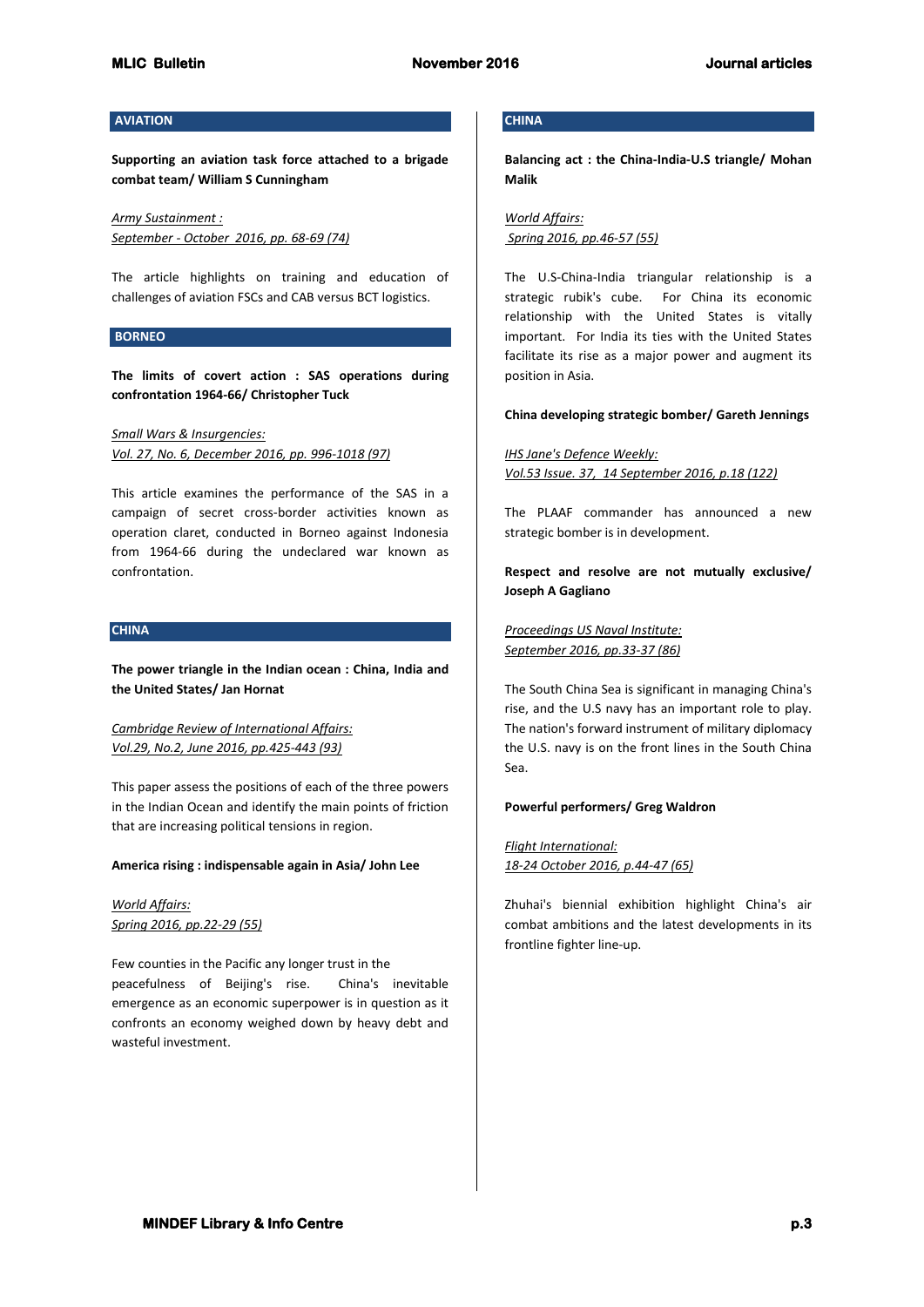### **CHINA**

**Reshaping the people's liberation army since the 18th party congress : politics, policymaking, and professionalism/ James Char**

*The Journal of Strategic Studies : Vol 39, No. 5-6, October 2016, pp. 599-607 (98)*

The finding of the articles namely (1) the politics of the PLA in particular the state of Chinese civil-military dynamics following Xi Jinping's declaration of war against military malfeasance. (2) the role of the PLA in China's foreign and security policy making focusing on the military aspects. (3)The Chinese military's growing professionalism.

**Reclaiming the party's control of the gun : bringing civilian authority back in China's civil-military relations/ Char James**

*The Journal of Strategic Studies : Vol 39, No. 5-6, October 2016, pp. 608-636 (98)*

The article highlights on lack civilian oversight over the military. The state of civilian-military affairs when Hu Jintao handed over his military portfolio. The reclaiming the party's control of the gun. This discussion provides the background behind the fight against military graft.

**US-China military relations : competition and cooperation/ Philip C Saunders**

*The Journal of Strategic Studies : Vol 39, No. 5-6, October 2016, pp. 662-684 (98)*

This paper examines recent trends in Sino-US security relations, with a particular focus on military-to-military relations and China's call for building a new type of military-to-military relations with the United States

**Innovation in China's defense technology base : foreign technology and military capabilities/ Tai Ming Cheung**

*The Journal of Strategic Studies : Vol 39, No. 5-6, October 2016, pp. 728-761 (98)*

This paper examines the relationship between technology transfers and China's defense innovation.

# **CHINA**

**The Sino-US cat-and-mouse game concerning freedom of navigation and flights : an analysis of Chinese perspectives/ Ji You**

*The Journal of Strategic Studies : Vol 39, No. 5-6, October 2016, pp. 637-661 (98)*

This paper aims to reconstruct pattern of contention and the trend of evolution.

**Brothers in arms, yet again? twenty first century Sino-Russian strategic collaboration in the realm of defence and security/ John Watts**

# *Defence Studies: Vol 16, No. 4, December 2016, pp. 427-449 (105)*

This article examines the arms trade between the two countries and the recent pattern of bilateral and multilateral military exercises as a combined test of security and defence relationship.

**Status insecurity and temporality in world politics/ Joshua Freedman**

*European Journal of International Relations: Vol. 22 No. 4, December 2016, pp.797-822 (26)* 

This article argues that China's status insecurity results primarily from transaction and signalling problems endemic to the practice of status recognition in great power politics.

**Unpacking the politics of great power responsibility : nationalist and Maoist China in international order building/ Beverley Loke**

*European Journal of International Relations: Vol. 22 No. 4, December 2016, pp.847-871 (26)*

The article highlights the politics of great power responsibility and focuses specifically on four categories the location, object nature and rationale of responsibility.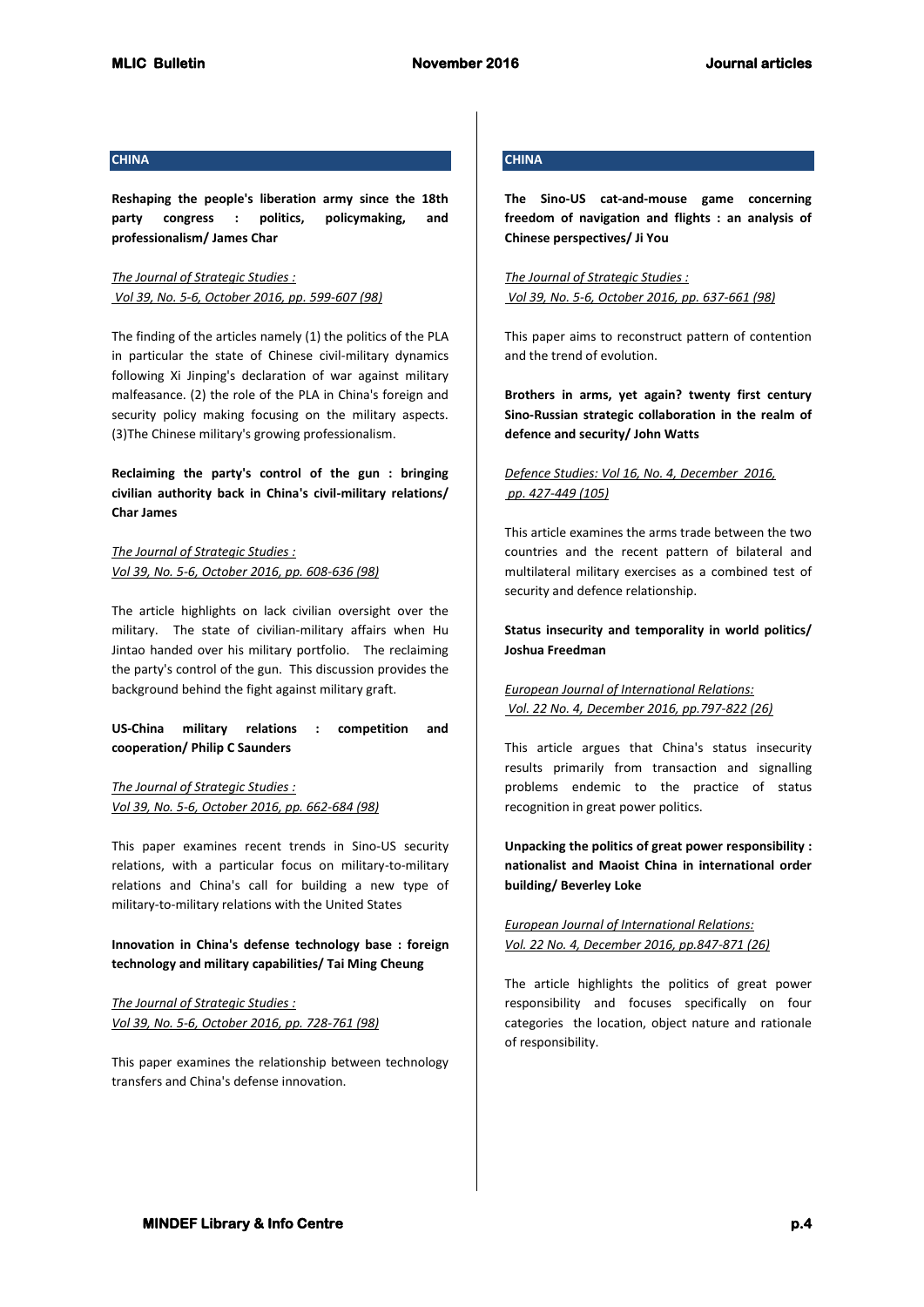## **CYBER DEFENSE**

**Keeping the lights on : DARPA aims to help the US power grid tackle cyber-attack/ Geoff Fein**

*IHS Jane's International Defence Review: November 2016 Vol.49, pp.30-33 (120)*

The key points of this article focuses on situational awareness, isolating the attack and the overall characterisation of the threat.

### **CYBER TECHNOLOGY**

**Tactical edge : information ballistics and cyber bombs/ Anika Torruella**

*IHS Jane's International Defence Review: October 2016 Vol.49, pp.60-65 (120)*

Cyber technologies are having a transformational impact on warfare at the tactical level across all domains.

## **DISASTERS**

**The four Cs of disaster partnering : communication, cooperation, coordination and collaboration/ Eric Martin**

#### *Disasters:*

*Vol.40 No.4 October 2016, pp.621-643 (23)*

A case study of 2010 Haiti earthquake response with the goal of clarifying increased coordination in disaster assistance. An improved understanding of the Four Cs, with an understanding of the degree of interorganisational embeddedness required for each might help practitioners better plan and even contract for such activities.

#### **INDONESIA**

**Indonesia explores possibility of US aid to finance South China Sea base/ Ridzwan Rahmat**

*IHS Jane's Navy International : Vol.121 Issue 8., October 2016, p. 12 (124)*

Jakarta is currently in the process of upgrading the TNI-AL's facilities at Ranai on Pulau Natuna Besar to support a larger deployment of ships in the South China Sea.

# **INDONESIA**

**A beautiful bridge : Chinese Indonesian Associations, social capital and strategic identification in a new era of China - Indonesia relations/ Charlotte Setijadi** 

*Journal of Contemporary China : Vol.25, No. 102, November 2016 pp.822-835 (102)*

The article highlights how recent changes in the leadership, culture orientation and activities of Chinese Indonesia Shetuan point towards a trend for re-signification and the forging of closer ties with China.

**Jakarta considers Russian submarines/ Vladimir Karnovoz**

*Defence Review Asia : November - December 2016, Vol. 10, No. 6, pp. 12-15 (146)*

Indonesia once operated twelve project 613 submarines of Soviet make and negotiating with the Russians on more advanced models.

#### **Guarding Indonesia's front gate/ Chen Chuanran**

#### *Defence Review Asia :*

*November - December 2016, Vol. 10, No. 6, p.21 (146)*

This article looks at the Natuna Islands and military developments on the island will give Jakarta good 'eyes and ears' of the situation in the area as well as military activity from the neighbours. Natuna Island is on average 600-700 km away from major military installations in Malaysia and Singapore and the Spratly Islands.

**More Russian fighters for Indonesia a strong possibility/ Vladmir Karnozov**

*Defence Review Asia : November - December 2016, Vol. 10, No. 6, pp. 30-33 (146)*

Indonesia is the fourth largest country in the world. The central government has tried to develop ties with all the major donors of high technology, including China, Russia the RoK, U.S. and western Europe.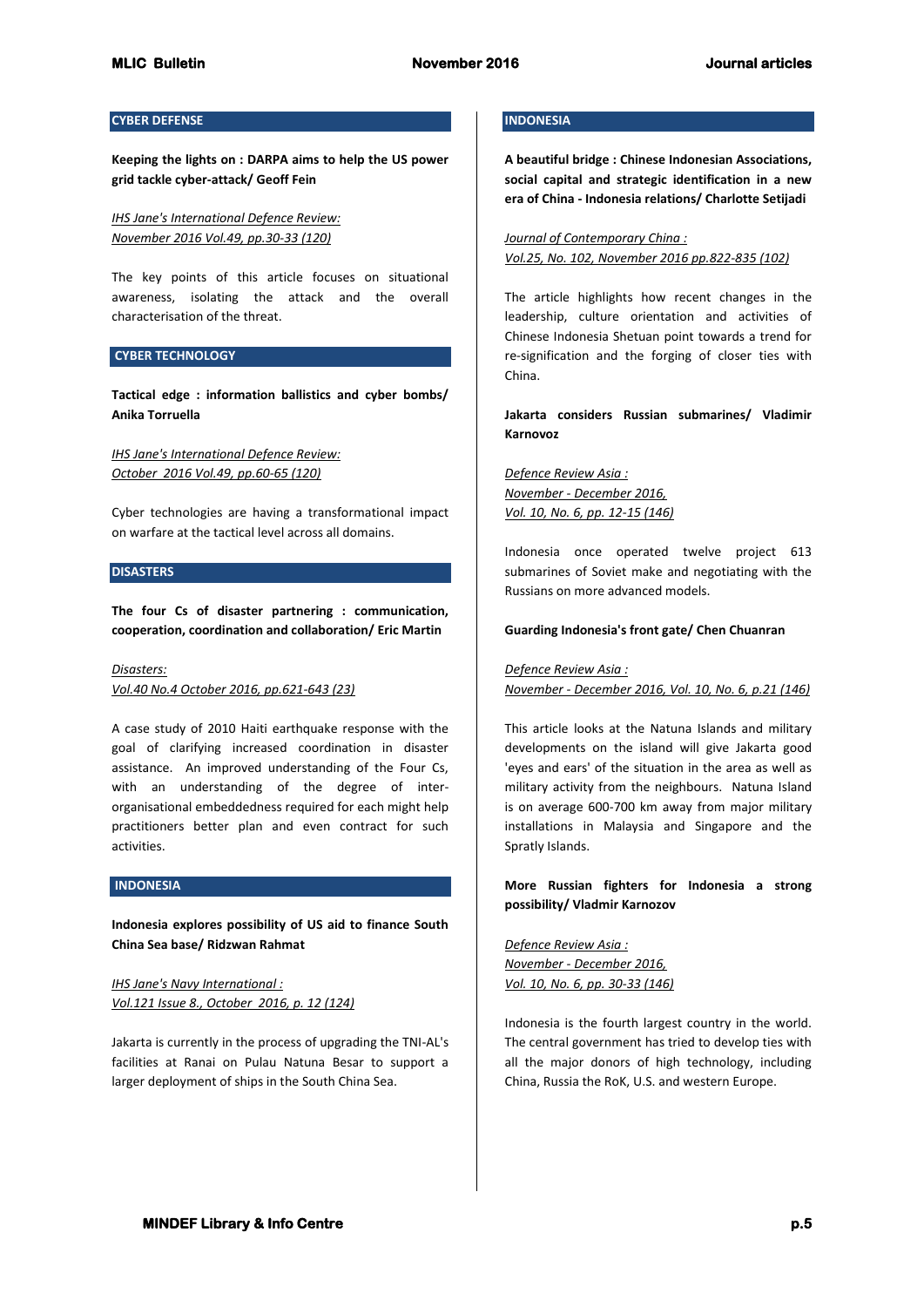## **INDONESIA**

**International society : the social dimensions of Indonesia's foreign policy/ I Gede Wahyu Wicaksana**

*The Pacific Review : Vol.29, No.5, December 2016, pp.741-759 (103)*

The argument is that the Indonesian elite worldview indicates that the creation and maintenance of order in international societies are ones which are prominent objectives legitimizing the conduct of Indonesia's external relations.

## **Official and unrecognized narratives of recovery in post conflict Aceh Indonesia/ Jesse Hession Grayman**

*Critical Asian Studies: Vol 48 No 4, December 2016, pp.528-555 (95)*

This article argues that recovery narratives can be understood in terms of official and counter-official discourses each utilizing strategic resources to amplify their interpretation of an unfolding peace process.

# **Priority acquisitions : Indonesia is balancing its future defence needs with current requirements/ Atul Chandra**

*Asian Defence Technology : Vol.23 November/December 2016, pp.6-9 (130)* 

This article highlights on Indonesian future defence needs with current requirements for military preparedness.

**Peripheral defence : ground - based early warning and coastal defence systems for Indonesia/ Yulian Ardiansyah**

*Asian Defence Technology : Vol.23 November/December 2016, pp.10-11 (130)*

Armed forces (TNI) modernisation and restructuring program that is still in progress since 2007, TNI has has been modernising and adding more ground-based radars.

## **ISIS**

**Recruitment and radicalisation : the psychology of ISIS/ Paula Mathers**

# *Intersec : October 2016, pp.34-36 (69)*

This article examines how ISIS recruits its members and what leads young, impressionable people to wage jihad.

## **JAPAN**

**Local politics in Japan : the old guard strikes back/ Ken Victor Leonard Hijino**

*Asian Survey: Vol.56 No.5, September/October 2016, pp.879-904 (12)*

This article argues that the LDP's entrenched local party organizations have become a restraint on party leadership in pursing key national policy initiatives.

**Japan's democracy support to Indonesia : weak involvement of civil society actors/ Maiko Ichihara**

*Asian Survey: Vol.56 No.5, September/October 2016, pp.905-930 (12)*

This paper examined the impact of implementing partners on Japan's democracy aid.

# **KOREA**

#### **North Korea's response to US army propaganda**

leaflets during the Korean war/ Eun Jeong Kim

*War & Society: Vol 35, No 4, October 2016, pp.298-314 (52)*

This paper examined North Korea's response to American propaganda leaflets. There is a need for comparative research on the propaganda leaflets distributed by the Chinese communist army regarding the US army in South and North Korea.

#### **Korea and the global economic crisis/ Iain Pirie**

*The Pacific Review :* 

*Vol.29, No.5, December 2016, pp.641-692 (103)*

The paper explores how the Korean state has come to conceptualise and respond to the contemporary global economic crisis.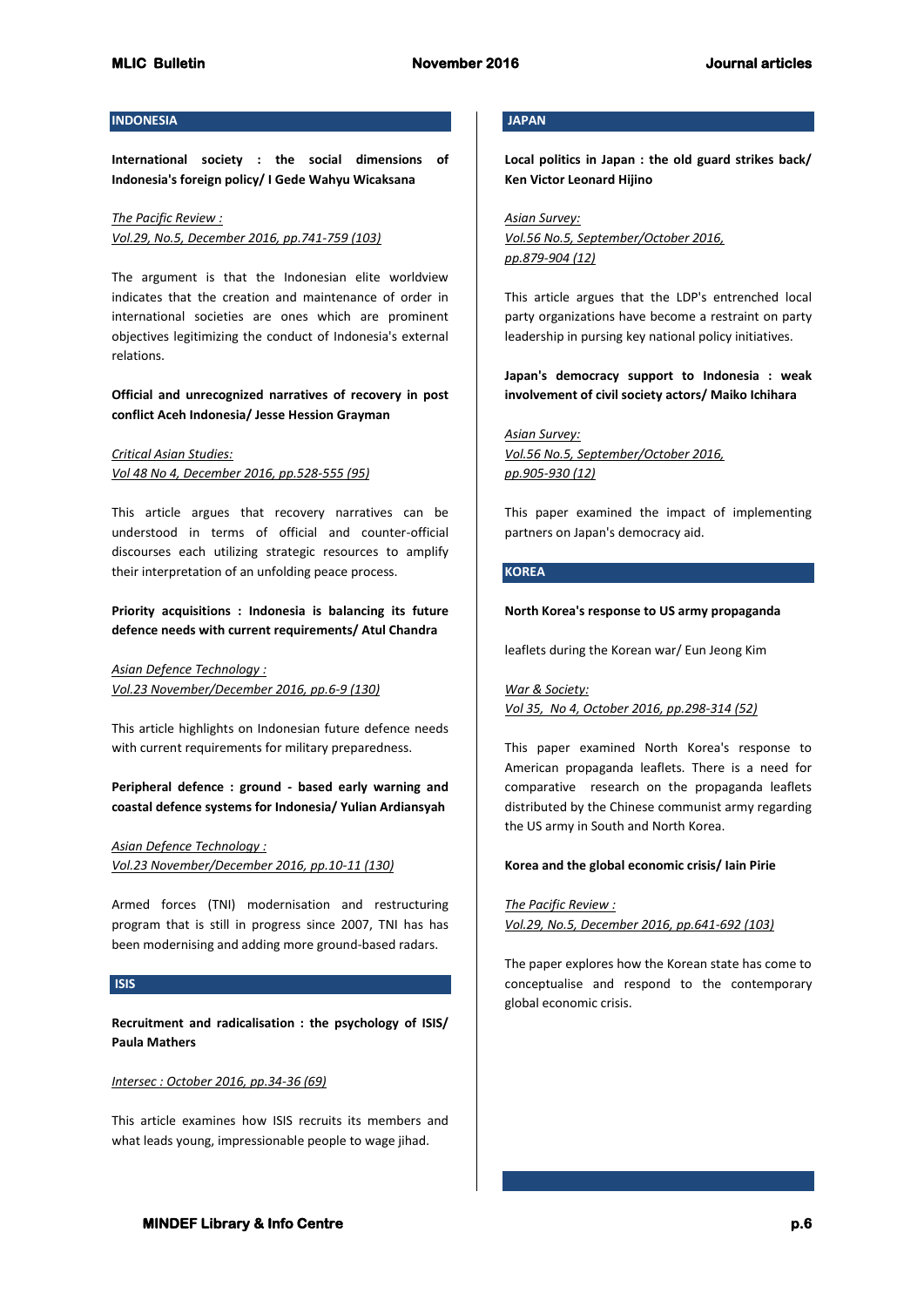## **LEADERSHIP**

**Air force leadership forum : empower junior ranks/ Rebecca Quilliam**

*Air Force News : Issue 186, November 2016, pp.16-17 (F2)* 

The forum was about empowering ranks at all levels to be trusted to make decisions and take on responsibilities not only brings out the best of personnel it helps to develop future leaders in the organisation.

# **The case of Donald Rumsfeld : leadership traps in national security/ Mikkel Vedby Rasmussen**

*Defence Studies: Vol 16, No. 4, December 2016, pp. 374-389 (105)*

This article begins by explaining the difference between management and leadership in order to establish the conditions for analysing Rumsfeld's perceived failure of leadership. It includes an argument for studying leadership on its own terms rather than as a subset of civil-military relations.

### **MALAYSIA**

The Chinese diaspora in China - Malaysia relations : dynamics of changes in multiple transnational scapes/ Cheun Hoe Yow

*Journal of Contemporary China : Vol.25, No. 102, November 2016 pp.836-850 (102)*

This article investigates the dynamics of the Chinese diaspora within multiple layers of China-Malaysia relations.

**Why there are no partisan turnovers in Malaysia : a perspectives/ Ajay Raina**

*Asian Survey: Vol.56 No.5, September/October 2016, pp.833-858 (12)*

This paper asserts that ethnically dominated political citizenship defines the deep structure of the Malaysian regime in congruence with ethnic malay social demand.

# **MARITIME SECURITY**

**Pacific patrol boats - regional maritime security program**

*Asia-Pacific Defence Reporter : October 2016, Vol.42 No.8, pp.52-54 (9)*

The Australia Department of defence (DOD) indicated in its 2016 defence white paper, that Australia would continue to strengthen its security partnerships with PICs through the development of PMSP.

# **MILITARY MEDICINE**

**Perceptions and attitudes of female soldiers toward physical performance and fitness standards in soldiers/ Jani P Vaara**

# *Military Medicine: International Journal of AMSUS : Vol 181 Issue 10, October 2016, pp.1218-1223*

The purpose of the study was to investigate how military personnel group, age, physical fitness and body composition are associated with female soldiers attitudes toward fitness tests and requirements.

## **MILITARY POWER**

**Why Russia is reviving its conventional military power/ Bettina Renz**

*The US Army War College Quarterly Parameters: Vol. 46, No. 2, Summer 2016, pp. 23-36 (83)*

This article discusses why Russia is reviving its conventional military power and argues the developments are not limited to the intention of preparing for offensive action.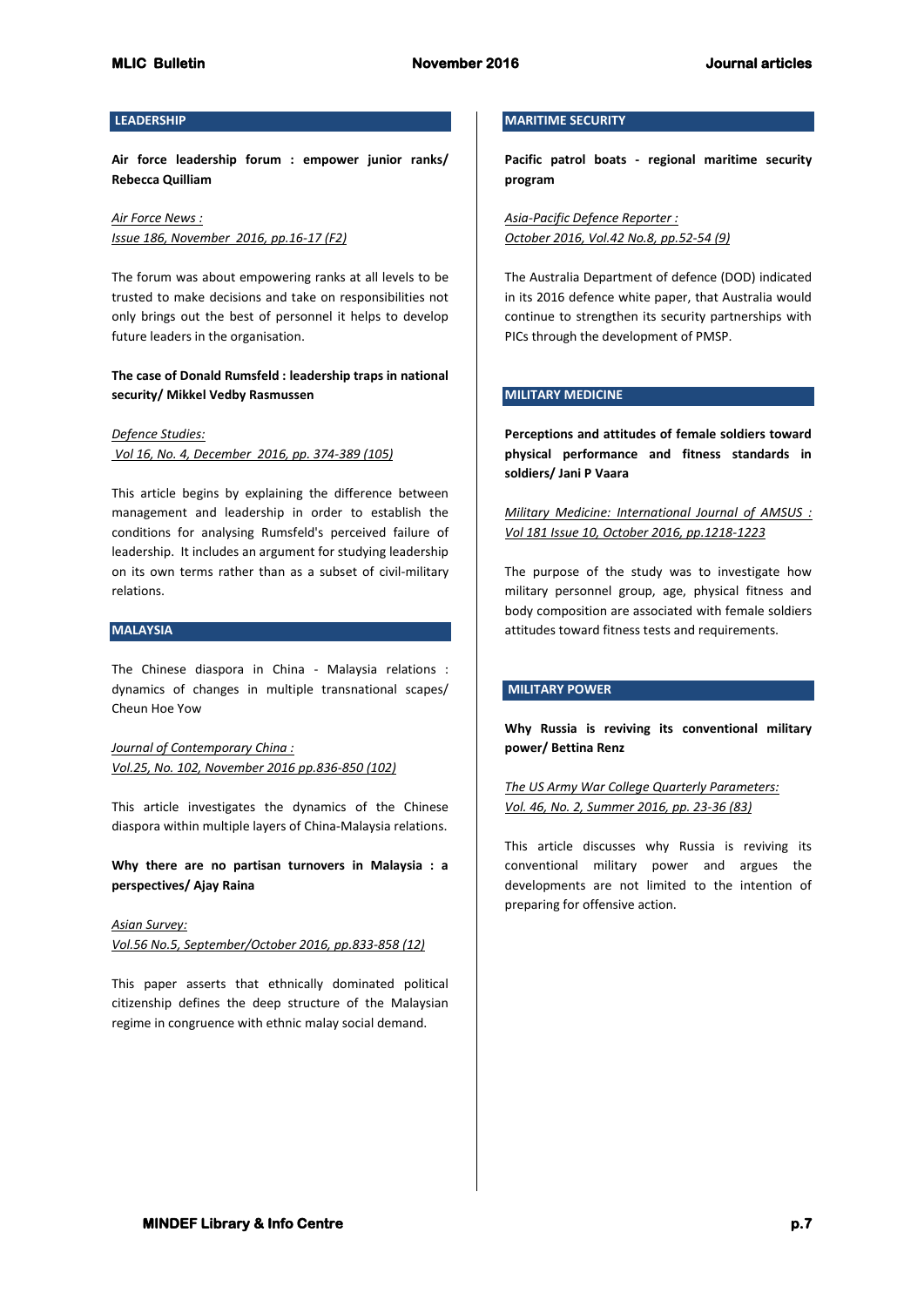# **NAVAL EQUIPMENT**

**State of the art naval equipment from Rubin for Asian navies**

*Defence Review Asia : November - December 2016, Vol. 10, No. 6, pp. 10-11 (146)*

Rubin has developed and constructed an advanced AUV named Yunona. It was first presented in 2015. The Yunona can be used for both military and civil applications. The vehicle is designed for underwater search and inspection.

## **NORTH KOREA**

**North Korea fires three ballistic missiles into sea of Japan amid G20 summit/ Gabriel Dominguez**

*IHS Jane's Defence Weekly: Vol.53 Issue. 37, 14 September 2016, p.9 (122)*

The missiles were fired as a show of force designed to coincide with the G20 summit in China.

# **Intelligence-sharing in spotlight as North Korea tests new device**

*IHS Jane's Intelligence Review: Vol 28, Issue 10, October 2016, p. 5 (123)*

South Korea's national intelligence service (NIS) is concerned that North Korea's nuclear and ballistic missile programmes are making rapid headway towards the successful miniaturisation of a nuclear warhead on a ballistic missile.

# **Ballistic missile defence : squaring up to Russia and North Korea/ Andy Oppenheimer**

*Naval Forces: Vol. XXXVIII, No. V/2016, pp.16-18 (41)*

Following the January nuclear test and the February satellite launch, US and South Korea announced that they would plan deployment of the terminal high altitude area defence missile defence system.

# **NORTH KOREA**

**Preparing for North Korea's collapse : key stabilization tasks/ Michael A Spangler**

*The US Army War College Quarterly Parameters: Vol. 46, No. 2, Summer 2016, pp. 37-51 (83)*

This article looks on 32 year old supreme leader appears to be effectively consolidating his power through a combination of brutal acts, tentative economic reforms and beneficent giveaways.

**Sanctions reconsidered : the path forward with North Korea/ Mikael** Weissmann

*The Washington Quarterly: Vol 39, No. 3, Fall 2016, pp. 61-76 (108)*

This article demonstrates how North Korea has managed to survive against all odds in the face of sanctions and other hardships by developing new supply lines and revenue streams to circumvent sanctions.

## **PAKISTAN**

**The conceptual essentials of minimum : explaining Pakistan's rationale of minimum deterrence/ Zafar Khan**

*Cambridge Review of International Affairs: Vol.29, No.2, June 2016, pp. 408-424 (93)*

This article has traced Pakistani's rationales for minimum deterrence in light of general essential factors of minimum deterrence. Pakistani nuclear planners conceptualized that the adoption of a minimum deterrence strategy would ensure security and survival that minimum deterrent forces can be dispersed and concealed effectively.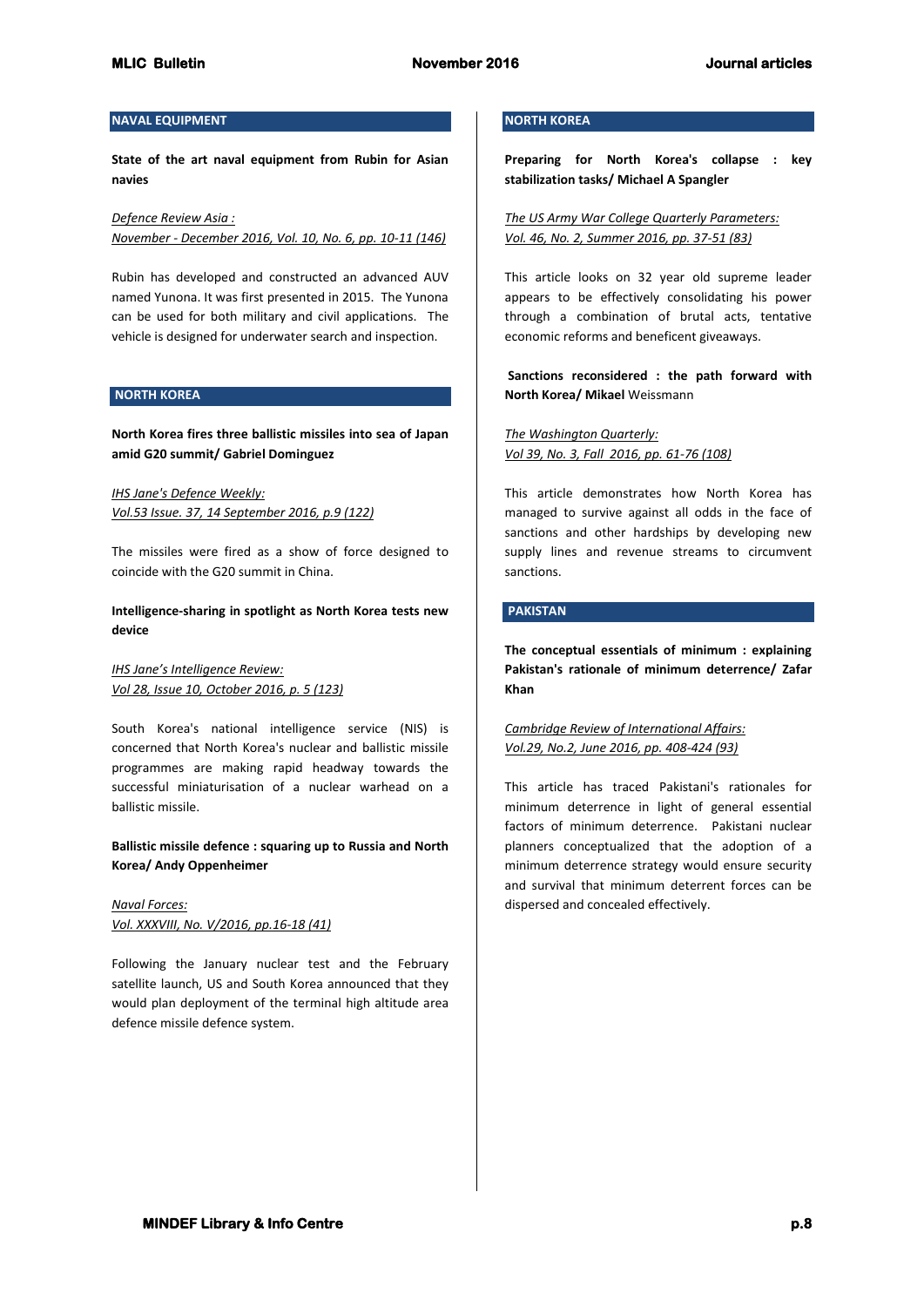### **PAKISTAN**

**Afghanistan's India-Pakistan dilemma: advocacy coalitions in weak states/ Avinash Paliwal**

# *Cambridge Review of International Affairs: Vol.29, No.2, June 2016, pp. 465-491 (93)*

This paper has two key implications theoretical and empirical. Firstly theoretically the ACF's focus on the interaction of beliefs with advocacy coalitions can assist in explaining the policy actions of weak states better than systemic or structural explanations. Secondly from an empirical perspective, there is a need to focus more on how Afghans view their regional security environment.

# **Dreams of a secular republic : elite alienation in post-zia Pakistan/ Aasim Sajjad Akhtar**

# *Journal of Contemporary Asia : Vol.46, No.4, November 2016 pp.641-658 (107)*

The article emphasises that substantive social changes have taken place over the past four decades coeval with the erosion of a relatively insular structure of power dominated by the secular Westernised successors to the British. Pakistan is one of the major battlegrounds of the 'war on terror' with Islamists exerting a major influence on both everyday politics and ideological debates .

## **Spin strategy : likely uranium facility identified in Pakistan**

*Jane's Intelligence Review: November, 2016, Vol.28 Iss.11, 48-52 (123)*

Pakistan continues to refine and enhance its nuclear capability. Pakistan's illicit procurement of nuclear dual use items relevant for uranium enrichment prompted project alpha.

**The changing dynamics of the baloch nationalist movement in Pakistan/Shakoor Ahmad Wani**

*Asian Survey: Vol.56 No.5, September/October 2016, pp.807-832 (12)*

This article argues that the Baloch national movement is marching gradually but inexorably toward a violent secessionist path. The Pakistani state's authoritarian practices during overt dictatorships and militarized democracies turned Baloch nationalism into a pernicious and strident force.

# **PALESTINE**

Occupied territory is occupied territory : James Baldwin, Palestine and the possibilities of transnational solidarity/ Timothy Seidel

*Third World Quarterly : Vol.37, No.9, pp.1644-1660 (101)*

This paper will explore the shared experiences of racism, colonialism, military occupation and dispossession that separate and divide and the possibilities for transnational solidarities that defy those separations.

## **PHILIPPINES**

#### **Philippine court : outlaws : terrorist group**

*Asia Pacific Defense Forum: Vol.41, Issue. 2, 2016 pp.8-9 (F5)*

Philippine court has declared the Abu Sayyaf group a terrorist organization in a ruling that provides the government with legal weapon against militants.

**Manila calls on China to explain activity near Scarborough Shoal/ Gabriel Dominguez**

*IHS Jane's Defence Weekly: Vol.53 Issue. 37, 14 September 2016, p.6 (122)*

The Philippines has demanded an explanation from China over an increasing number of Chinese boats spotted near the disputed Scarborough Shoul in the South China Sea (SCS).

**Of timelines and timeliness : lessons from Typhoon Haiyan in early disaster response/ J Sedfrey S Santiago**

*Disasters: Vol.40 No.4 October 2016, pp.644-667 (23)*

This paper reviews the government's initial relief response in Tacloban City based on the publicly accessible and comprehensive timeless of the national disaster risk reduction and management. It shows how aid niching addresses disaster victims needs that the government in distress cannot deal with due to its limited resources or is unable to deal with in a timely manner.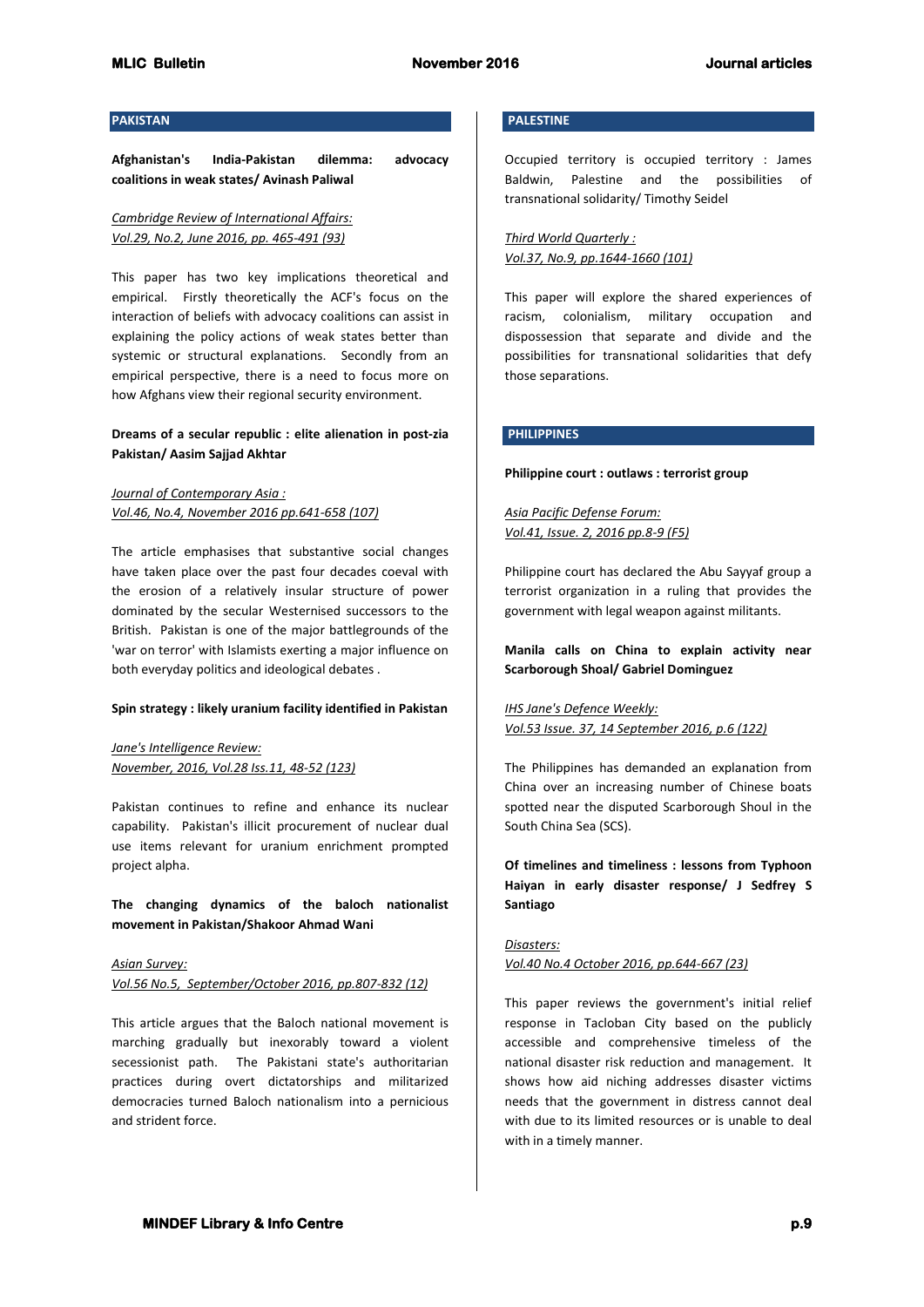# **PHILIPPINES**

**Vulnerability to typhoon hazards in the coastal informal settlements of metro Manila the Philippines/ Veronique M Morin**

### *Disasters: Vol.40 No.4 October 2016, pp.693-719 (23)*

The aim of this paper is to highlight the key factors influencing the vulnerability of informal settlers to storm surge hazards and to demonstrate how their vulnerability is exacerbated by their exclusion from many formalised aspects of society.

**Philippine navy : building for a challenging future/ David Saw**

### *Naval Forces: Vol. XXXVIII, No. V, 2016, pp.108-110 (41)*

The Philippine navy watched its operational capabilities fade away as its political masters showed very little interest in maritime affairs and allocated minimal funding to sustain the force.

#### **Duterte's pivot to China - what is the significance.**

*Asia Monitor South East Asia Vol.2 : Vol.27, Issue 12, December 2016 , p.4 (49)*

The two leaders discussed developing bilateral relations and investment cooperation and other issues of common interest with both sides reaching important consensus.

## **RUSSIA**

**Fencing the bear? explaining US foreign policy towards Russian interventions/ Florian Boller**

*Contemporary Security Policy : Vol.37, No.3, December 2016 , pp.319-340 (104)*

This article highlights the causes for the variance in US behaviour. The argument is that US foreign policy towards Russia can neither be fully explained by realism nor by liberal approaches.

# **SEA POWER**

## **Full speed ahead/ Trevor Hollingsbee**

*Armada International : April/May 2016 Issue 02, pp.26-30 (2)*

This article gives an analysis of the latest developments in the FAC domain.

# **SECURITY**

**ARMY : architecture for a secure and privacy - aware lifecycle of smart objects in the internet of my things/ Jose L Hernandez-Ramos**

# *IEEE Communications Magazine : September 2016. p.28*

A comprehensive architectural design to capture the main security and privacy requirements during the lifecycle of smart object. The need to move from traditional security and privacy enterprise-centric approaches and user-centric solutions.

## **SINGAPORE**

#### **Extremism detox/ Forum Staff**

*Asia Pacific Defense Forum: Vol.41, Issue. 2, 2016 pp.36-37 (F5)*

The Singapore based religious rehabilitation group has worked to counter extremist ideology by exposing the misuse of Islam and helping subdue and prevent radicalization of Muslim communities.

# **Counter terrorism a priority at Shangri-La dialogue in Singapore/ Lee Hsien Loong**

*Asia Pacific Defense Forum: Vol.41, Issue. 2, 2016 pp.57-59 (F5)*

Keynote address at the International Institute for Strategic Studies Shangri-La dialogue in Singapore on May 2015. The Singaporean prime minister Lee Hsian Loong spoke on the balance of power, regional cooperation and terrorism.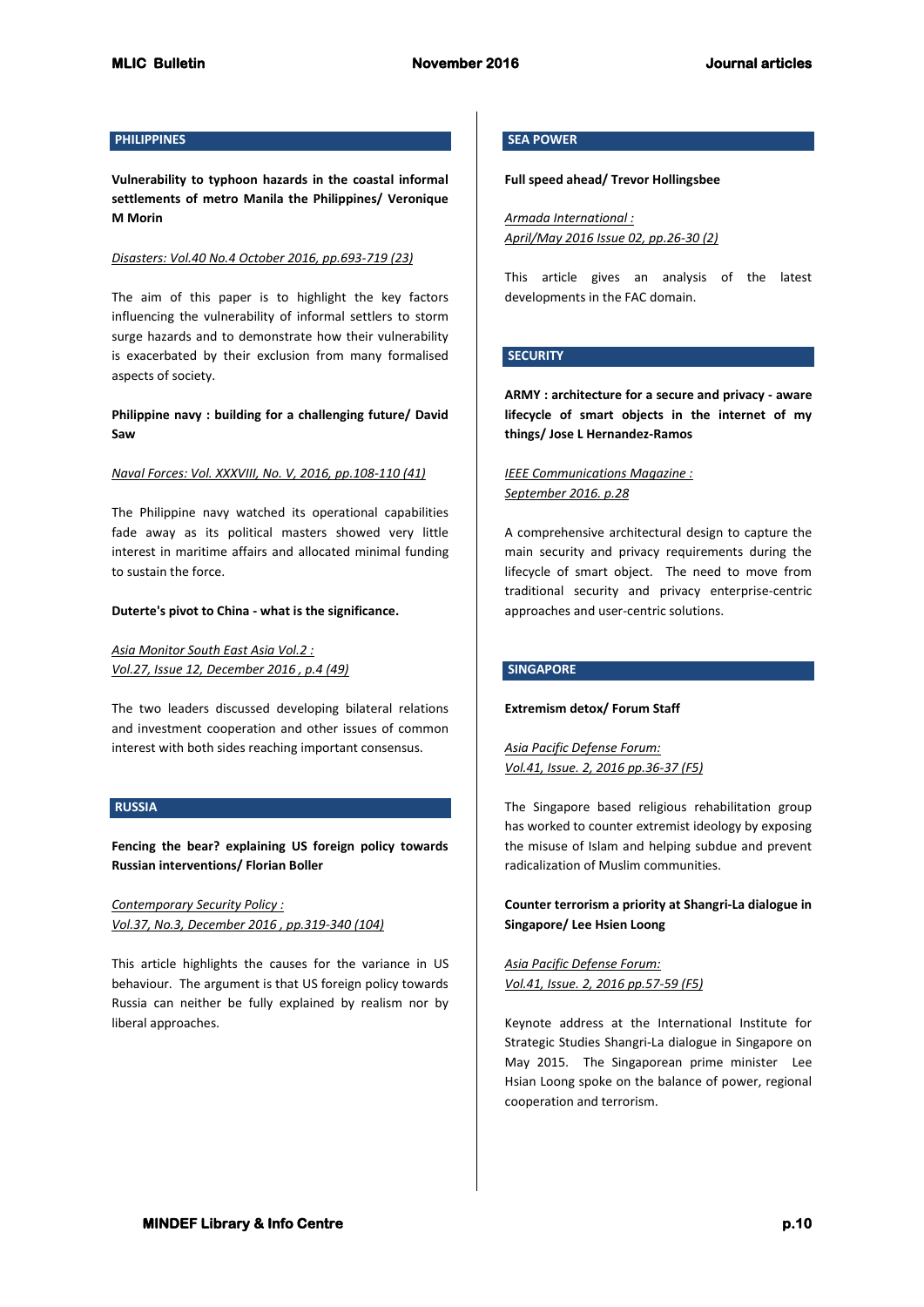## **SINGAPORE**

**Interview Major Ng Kheng San : commanding officer MV swift rescue, republic of Singapore navy/ Ridzwan Rahmat**

*IHS Jane's Navy International : Vol.121 Iss.7, September 2016, p. 34 (124)*

Within Southeast Asia, Singapore is the only navy with submarine rescue ship that is capable of conducting a collective rescue

#### **Singapore protected combat support vehicle**

*IHS Jane's International Defence Review: September 2016 Vol.49, p.66(120)* 

The PSCV has been designed to provide logistical support for motorised infantry forces operating the 8x8 terrex infantry carrier vehicles (ICVs) in high-threat environments or difficult terrain.

### **US defence ties steady despite China rebuke**

*Asia Monitor South East Asia Vol.2 : Vol.27, Issue 10, October 2016 , p.8(49)*

The Singapore-US relationship is built on common interests ranging from strong bilateral trade ties to defence, with Singapore's strategic location in the straits of Malacca making it a natural partner for the US in South East Asia.

**Sports medicine in Singapore : integrating into public hospitals and secondary care/ Dinesh Sirisena**

# *British Journal of Sports Medicine (The Journal Of Sport And Exercise Medicine) : Vol 50, Issue 20, October 2016, pp.1234-1235(16)*

Singapore is an influent country with high expectations from its population. Currently 5.5 million with a high percentage being actively involved in physical activity. Where sports medicine has been particularly successful is its placement within the secondary care setting.

# **SINGAPORE**

**The 2015 general election and Singapore's political forecast : white clouds, blue skies/ Meredith L Weiss**

*Asian Survey: Vol.56 No.5, September/October 2016, pp.859-878 (12)*

The article highlights on Singapore's general election in September 2015. The conduct and outcome of the election raise questions not just of why the muchhyped opposition efforts fizzled but also of the implications.

### **Little to lethal/ Chen Chuanren**

*Asia-Pacific Defence Reporter : November 2016, Vol.42 No.9, pp.30-34 (9)*

This article highlights on the Singapore Armed Forces (SAF) relied on conscription to bolster the tiny regular force. This is combined with the development of superior firepower and technological advantages to overcome the lack of manpower and strategic depth.

### **The Singapore link/ Roy Choo**

*Australian Defence Magazine: November 2016 Vol.24 No.11, pp.14-16 (61)*

The article highlights the strategic partnership between Australia and Singapore.

# **SOUTHEAST ASIA**

### **Eastern promise/ Jon Grevatt**

*IHS Jane's Defence Weekly: Vol.53 Issue. 41, 12 October 2016, 24-29 (122)*

Southeast Asia is becoming increasingly attractive for foreign defence companies looking for new opportunities. In recent years numerous global defence companies have expanded their presence in the region setting up and developing headquarters in Singapore, Malaysia and Thailand.